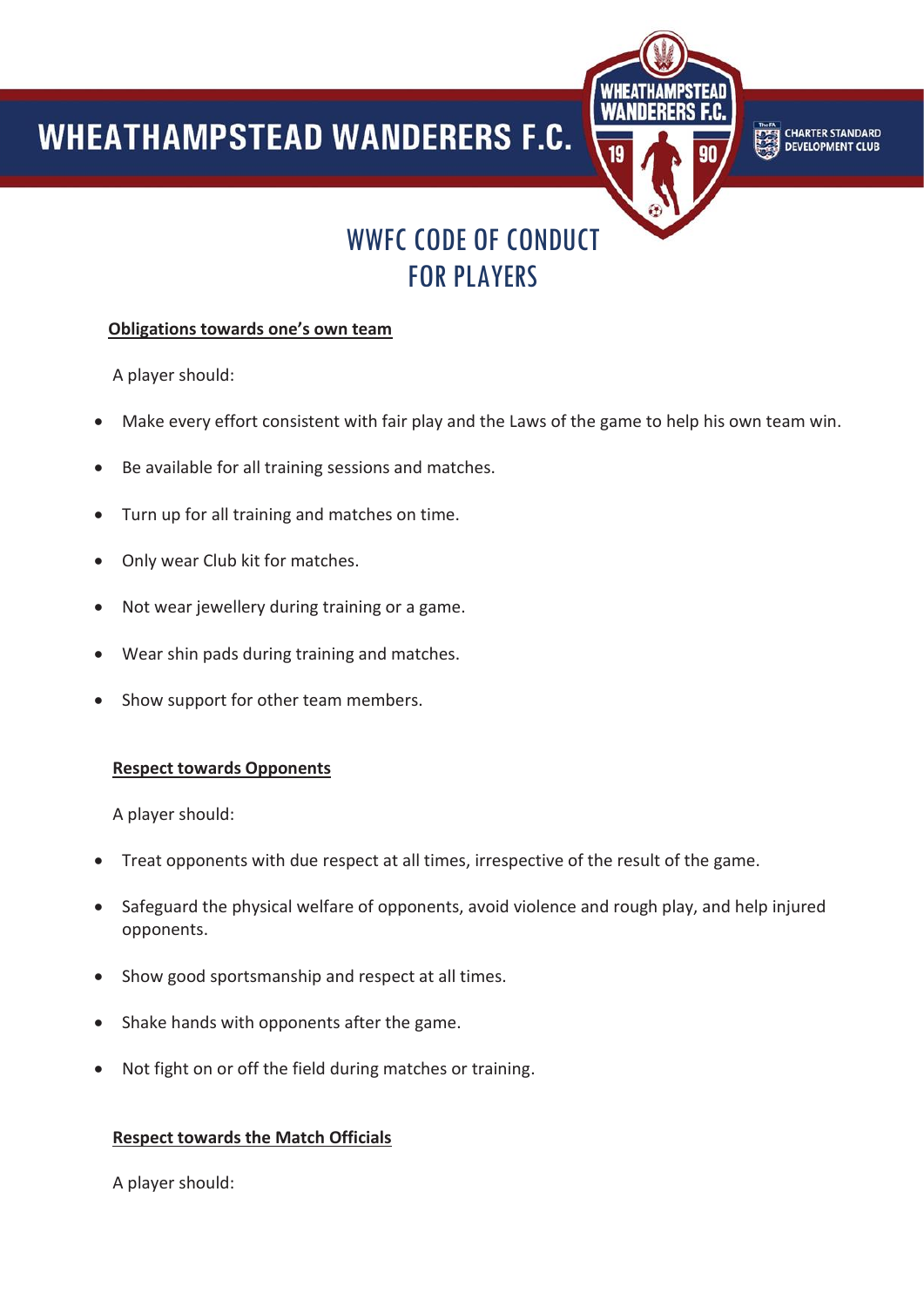- Accept the decision of the match Official without protest.
- Avoid words or actions, which may mislead a match Official.
- Show due respect towards match Officials.

## **Respect towards the Manager/Coach**

A player should;

- Always listen and respect the wishes of the manager /coach, provided they do not contradict the spirit of this code.
- Have a good attitude at training and matches.
- Inform the manager or coach when he/she has an injury.
- Show due respect towards the manager / coach of the opposition.
- Inform the manager / coach if he/she is unavailable for training or a match, giving as much notice as possible.

#### **Obligations towards the game.**

A player should:

- Make every effort to develop their own sporting abilities, in terms of skill, technique, tactics and stamina.
- Set a positive example for others, particularly young players and supporters.
- Avoid all forms of gamesmanship and time wasting.
- Not use inappropriate language.

#### **Respect for the Laws of the Game and competition rules**

A player should:

- Know and abide by the Laws, rules and spirit of the game, and the competition rules.
- Accept success and failure, victory and defeat, equally.